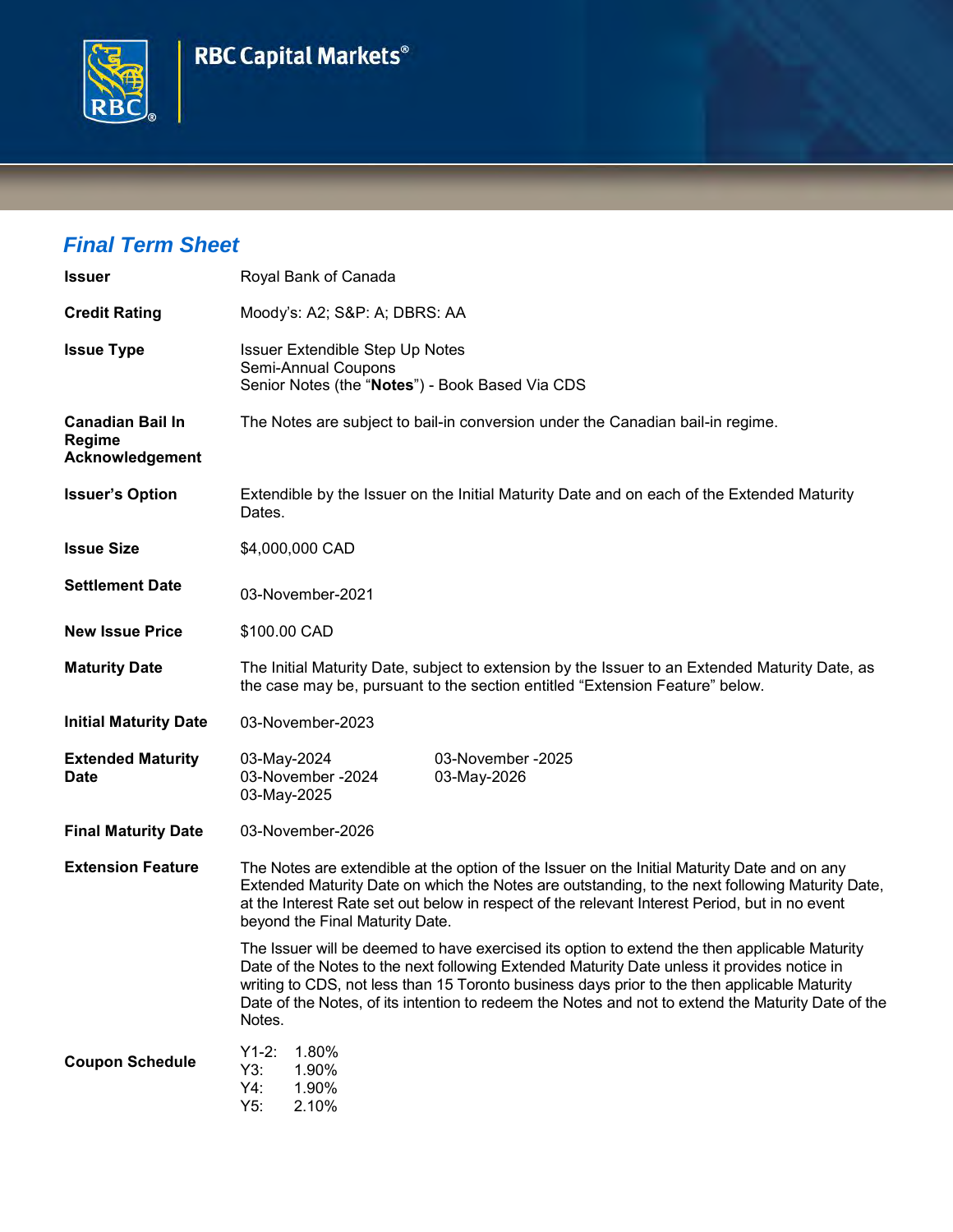| <b>Interest Payment</b><br><b>Date</b>   | Fixed interest payments shall be made semi-annual on each 03rd day of May and November,<br>commencing May 03, 2022 and ending on the Maturity Date. If the Interest Payment Date is<br>not a Toronto business day, interest shall be paid on the next Toronto business day, without<br>adjustment for period end dates and no interest shall be paid in respect of the delay. |
|------------------------------------------|-------------------------------------------------------------------------------------------------------------------------------------------------------------------------------------------------------------------------------------------------------------------------------------------------------------------------------------------------------------------------------|
| <b>Interest Period</b>                   | Each period from and including an Interest Payment date (or, if none, the date of Settlement)<br>to but excluding the next following Interest Payment Date.                                                                                                                                                                                                                   |
| <b>Business Day</b><br><b>Convention</b> | Following, Unadjusted                                                                                                                                                                                                                                                                                                                                                         |
| <b>Spreads</b>                           | The following table and graph show spreads to Canada's, assuming the note is not extended<br>on the indicated dates.                                                                                                                                                                                                                                                          |

| <b>Term</b> | Coupon | Canada | <b>Spread</b> | IRR(S.A.) | IRR (Ann) |
|-------------|--------|--------|---------------|-----------|-----------|
| 2.00        | 1.80%  | 0.87%  | 0.93%         | 1.80%     | 1.81%     |
| 2.50        | 1.90%  | 0.95%  | 0.87%         | 1.82%     | 1.83%     |
| 3.00        | 1.90%  | 1.03%  | 0.81%         | 1.83%     | 1.84%     |
| 3.50        | 1.90%  | 1.10%  | 0.74%         | 1.84%     | 1.85%     |
| 4.00        | 1.90%  | 1.18%  | 0.66%         | 1.85%     | 1.86%     |
| 4.50        | 2.10%  | 1.26%  | 0.61%         | 1.88%     | 1.89%     |
| 5.00        | 2.10%  | 1.34%  | 0.56%         | 1.90%     | 1.91%     |
|             |        |        |               |           |           |



| <b>Day Count Fraction</b> | The number of days in the Interest Period in respect of which payment is being made divided<br>by 360 (the number of days to be calculated on the basis of a year of 360 days with 12 30-day<br>months) |
|---------------------------|---------------------------------------------------------------------------------------------------------------------------------------------------------------------------------------------------------|
| <b>Redemption</b>         | The Notes are not subject to redemption at the option of the holders or the Issuer, except as set<br>out above under "Extension Feature".                                                               |
|                           | Redemption for any reason (including without limitation, on any Maturity Date other than the                                                                                                            |

Final Maturity Date) will be subject to the prior approval of the Superintendent of Financial Institutions if such redemption would lead to a breach of the Bank's Total Loss Absorbing Capacity requirements.

**Secondary Market** RBC Dominion Securities ("RBC DS") has indicated to Royal Bank that it will use its best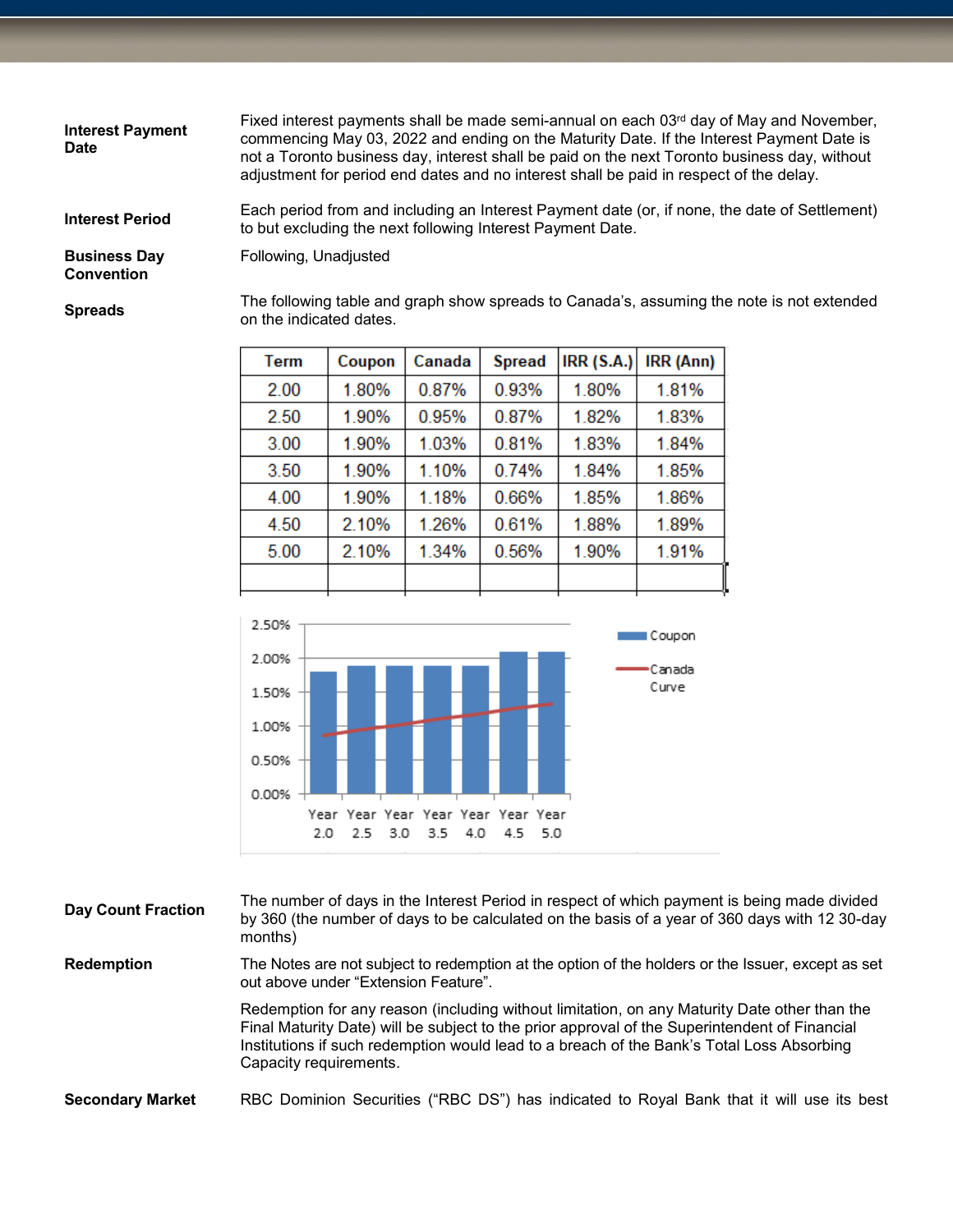reasonable efforts to establish and maintain a market for the Notes by making itself available as purchaser if and so long as RBC DS in its sole discretion believes that there is a reasonable likelihood that it will be able to sell such Notes at a profit or at no more than a nominal loss. RBC DS may, in its sole discretion, cease to offer to purchase Notes. See "Risk Factors" below. If RBC DS offers to purchase Notes in connection with a secondary market transaction, there is no assurance that the purchase price will be the highest possible price available in any secondary market for the Notes and an investor could receive less than the Principal Amount. Registration of interests in and transfer of the Notes will be made only through the book based

- **CDS Book Based System** system of the Canadian Depository for Securities ("CDS"). The Notes must be purchased either directly or indirectly through a participant in the CDS book based system. No holder will be entitled to any certificate or other instrument from the Issuer or CDS evidencing the ownership thereof, and no holder will be shown on the records maintained by CDS except through an agent who is a participant of CDS.
- **Bail-inable** The Notes are bail-inable notes subject to conversion in whole or in part by means of a transaction or series of transactions and in one or more steps – into common shares of the Bank or any of its affiliates under subsection 39.2(2.3) of the *Canada Deposit Insurance Corporation Act* (the "CDIC Act") and to variation or extinguishment in consequence, and subject to the application of the laws of the Province of Ontario and the federal laws of Canada applicable therein in respect of the operation of the CDIC Act with respect to the Notes. For a description of Canadian bank resolution powers and the consequent risk factors attaching to the Notes reference is made to http://www.rbc.com/investorrelations/assets[custom/pdf/Bail-in-Disclosure.pdf](http://www.rbc.com/investorrelations/_assets-custom/pdf/Bail-in-Disclosure.pdf) which information is hereby incorporated by reference.
- **Subsequent Holders** Each holder or beneficial owner of a Note that acquires an interest in the Note in the secondary market and any successors, assigns, heirs, executors, administrators, trustees in bankruptcy and legal representatives of any such holder or beneficial owner shall be deemed to acknowledge, accept, agree to be bound by and consent to the same provisions specified in the Note to the same extent as the holders or beneficial owners that acquire an interest in the Note upon its initial issuance, including, without limitation, with respect to the acknowledgement and agreement to be bound by and consent to the terms of the Note related to the bail-in regime.
- **Events of Default** Non-payment of principal and interest when due for a period of 30 business days and acts of insolvency. Default rights may not be exercised where an order has been made pursuant to s. 39.13(1) of the CDIC Act in respect of the Bank. The Notes will remain subject to bail-in conversion until repaid in full.
- **Set-Off** The holders and beneficial owners of the Notes will not be entitled to exercise, or direct the exercise of, any set-off or netting rights with respect to the Notes.
- **Documentation** Issued by way of a single global note registered in the name of CDS & Co. No offering memorandum, prospectus, sales or advertising literature, or any other document describing or purporting to describe the business and affairs of the Bank has been prepared or is being provided to prospective purchasers in order to assist them in making an investment decision in respect of the Notes.
- **Selling Restrictions** This document does not constitute an offer or invitation to sell, or a solicitation of an offer to purchase, any securities, by any person in any jurisdiction in which such an offer or solicitation is not authorized or in which the person making such offer or solicitation is not qualified to do so or to whom it is unlawful to make such an offer or solicitation. This term sheet constitutes an offering of the Notes only in those jurisdictions and to those persons where and to whom they may be lawfully offered for sale and then only through persons duly qualified to effect such sales. The Notes have not been and will not be registered under the US Securities Act of 1933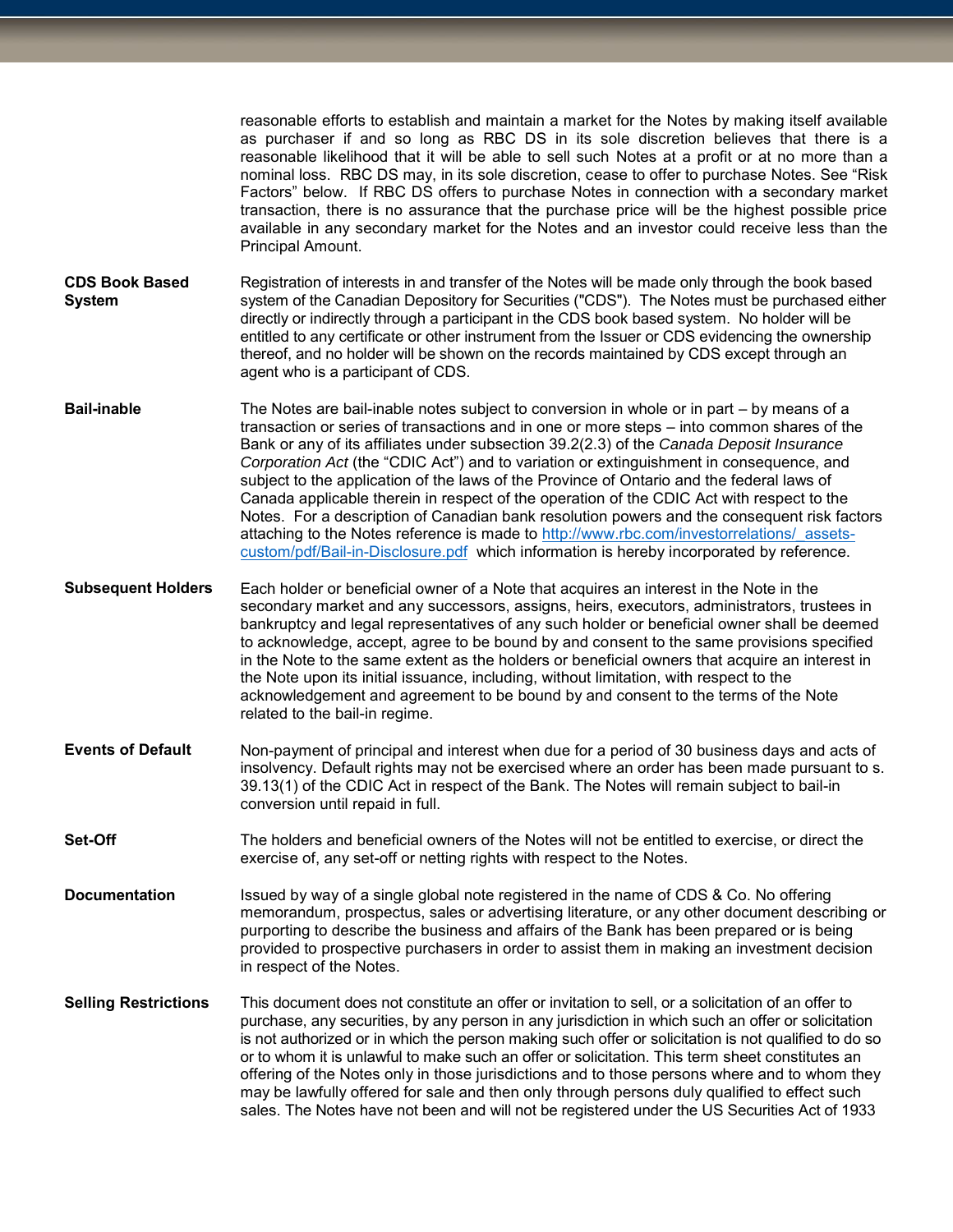and may not be offered or sold within the United States or to US persons. **Not CDIC Insured** The Notes do not constitute deposits that are insured under the CDIC Act. **Tax** All holders of the Notes should consult their own tax advisors with respect to their tax positions and the tax consequences of holding the Notes. **Governing Laws** The Notes shall be governed by, and construed in accordance with, the laws of the province of Ontario and the federal laws of Canada applicable therein. **CUSIP** 780086UE2

## **Risk Factors**

**Suitability** – An investment in the Notes may not be suitable for all investors. The Notes will not constitute deposits that are insured under the *Canada Deposit Insurance Corporation Act*. An investor should reach a decision to invest in the Notes after carefully considering the suitability of the Notes and his or her investment objectives. Royal Bank makes no recommendation as to the suitability of the Notes for an investor's investment purposes. Investors should consult with their investment advisor before making a decision regarding an investment in Notes.

*Early Redemption Risk* – Royal Bank retains the option to redeem their Notes on any Extended Maturity Date, commencing November 3, 2023. It is more likely that Royal Bank will redeem the Notes prior to the Final Maturity Date to the extent that the interest payable on the notes is greater than the interest that would be payable on other instruments of a comparable maturity, terms and credit rating trading in the market. If the notes are redeemed prior to their stated maturity date, holders may have to re-invest the proceeds in a lower rate environment.

*Credit Risk* - The Notes will be direct unsecured liabilities of Royal Bank of Canada (credit ratings: Moody's A2; Standard & Poor's A; DBRS AA) ranking *pari passu* with all other unsecured and unsubordinated debt of the Bank. **Holders will not have the benefit of any insurance under the provisions of the** *Canada Deposit Insurance Corporation Act***.** Return on the Notes is subject to the creditworthiness of Royal Bank. Investors are dependent on the Royal Bank's ability to pay all amounts due on the Notes, and therefore, investors are subject to Royal Bank's credit risk and to changes in the market-view of Royal Bank's creditworthiness. Any decline in credit ratings or increase in the credit spreads charged by the market for taking Royal Bank's credit risk is likely to adversely affect the market value of the Notes.

*Secondary Market* – The Notes will not be listed on any stock exchange and there is no assurance that a secondary market for Notes will develop or be sustainable. RBC DS may, from time to time, purchase and sell Notes, but will not be obligated to do so. If RBC DS determines, in its sole discretion, to stop facilitating a secondary market for the Notes, holders of Notes may not be able to resell their Notes. If RBC DS offers to purchase Notes in connection with a secondary market transaction, there is no assurance that the purchase price will be the highest possible price available in any secondary market for the Notes. The resale price of Notes could be below the \$100 Principal Amount per Note. The value of the Notes in any secondary market will be affected by a number of complex and inter-related factors, including prevailing interest rates, interest rate volatility, any actual or anticipated changes in our credit ratings or credit spreads, and the time remaining until maturity. The effect of any one factor may be offset or magnified by the effect of another factor.

*Potential conflicts of interest* – Royal Bank or our subsidiary, RBC DS (RBC DS is a wholly owned subsidiary of the Royal Bank of Canada), will perform functions or engage in activities that could adversely impact on the value of the Notes, the ability of a holder to resell their Notes or the amount or timing of receipt of entitlements under the Notes. Consequently, potential conflicts between the interests of holders and Royal Bank's interests may arise.